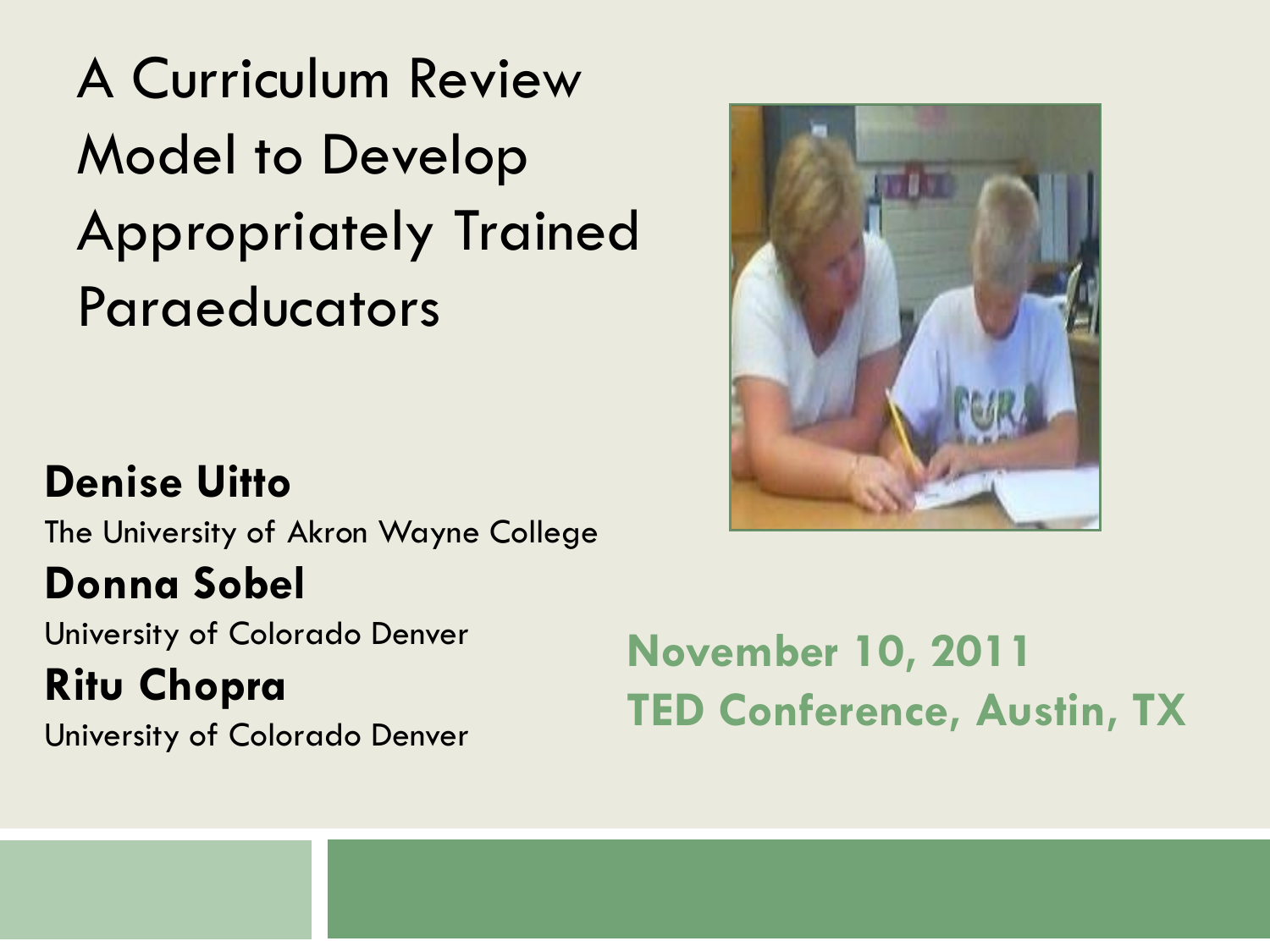#### **Project PreP Objectives** (K-12 focus) funded by Office of Special Education Programs

- 1. To align existing paraeducator pre-service across the Colorado Community College system with national standards.
- 2. To train community college faculty to deliver the revised program.
- 3. To utilize current networks accessed by community college admissions and recruitment specialists to recruit pre-service paraeducators into the new programs.
- 4. To train mentor teachers in paraeducator supervision techniques.
- 5. To create career pathways for paraeducators.**<sup>2</sup>**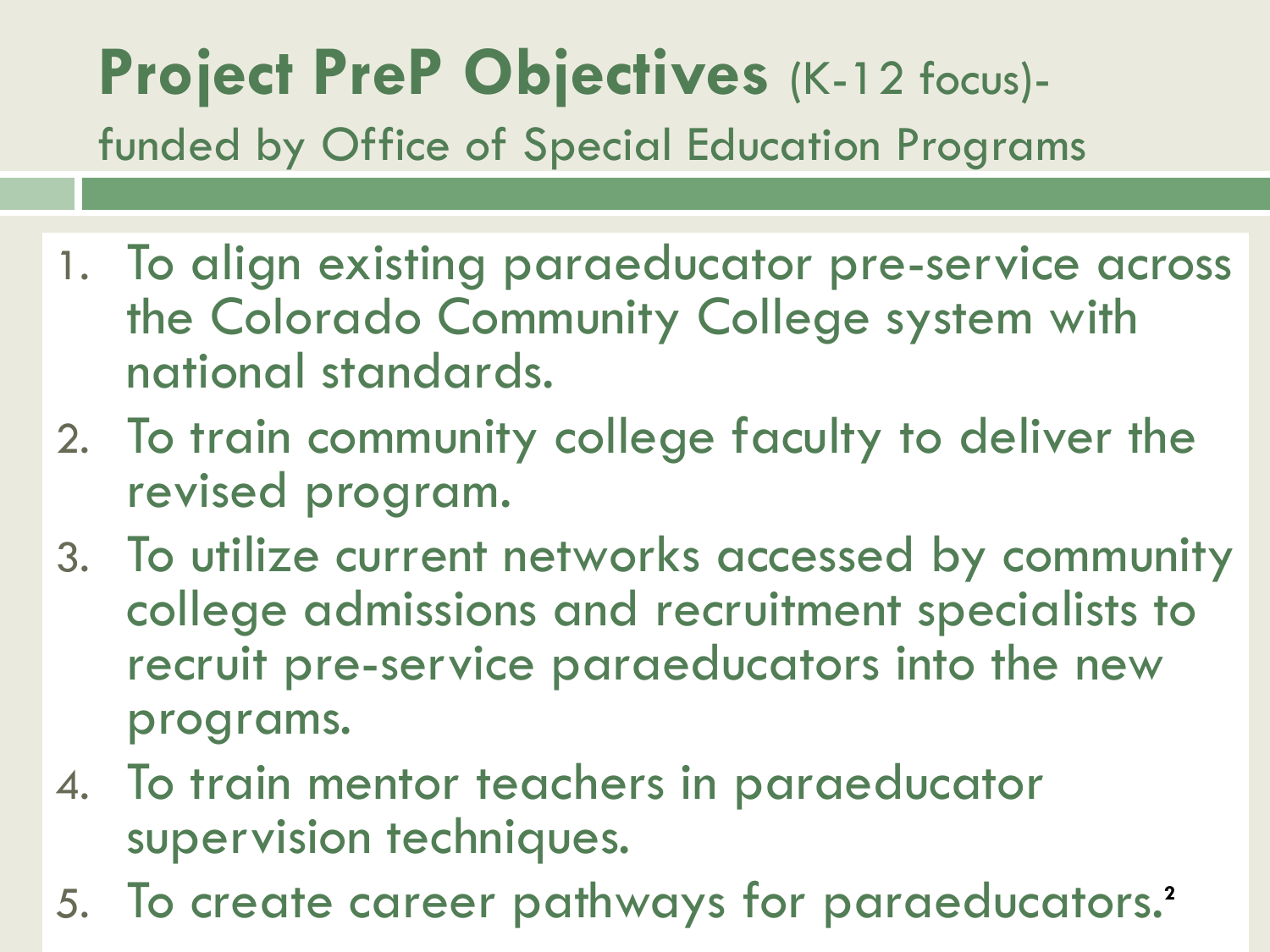# **K-12 Project PreP: Objective 1**

- To align curriculum of the existing paraeducator pre-service programs in the Colorado Community College system to national standards.
	- Common Core Professional Development Standards for Paraeducators in Special Education recently revised by the Council for Exceptional Children ( CEC).
- Established and convened an Expert Panel (EP)
	- National and local paraprofessional and special education experts.
	- Special and General Education faculty from community colleges
	- □ Project staff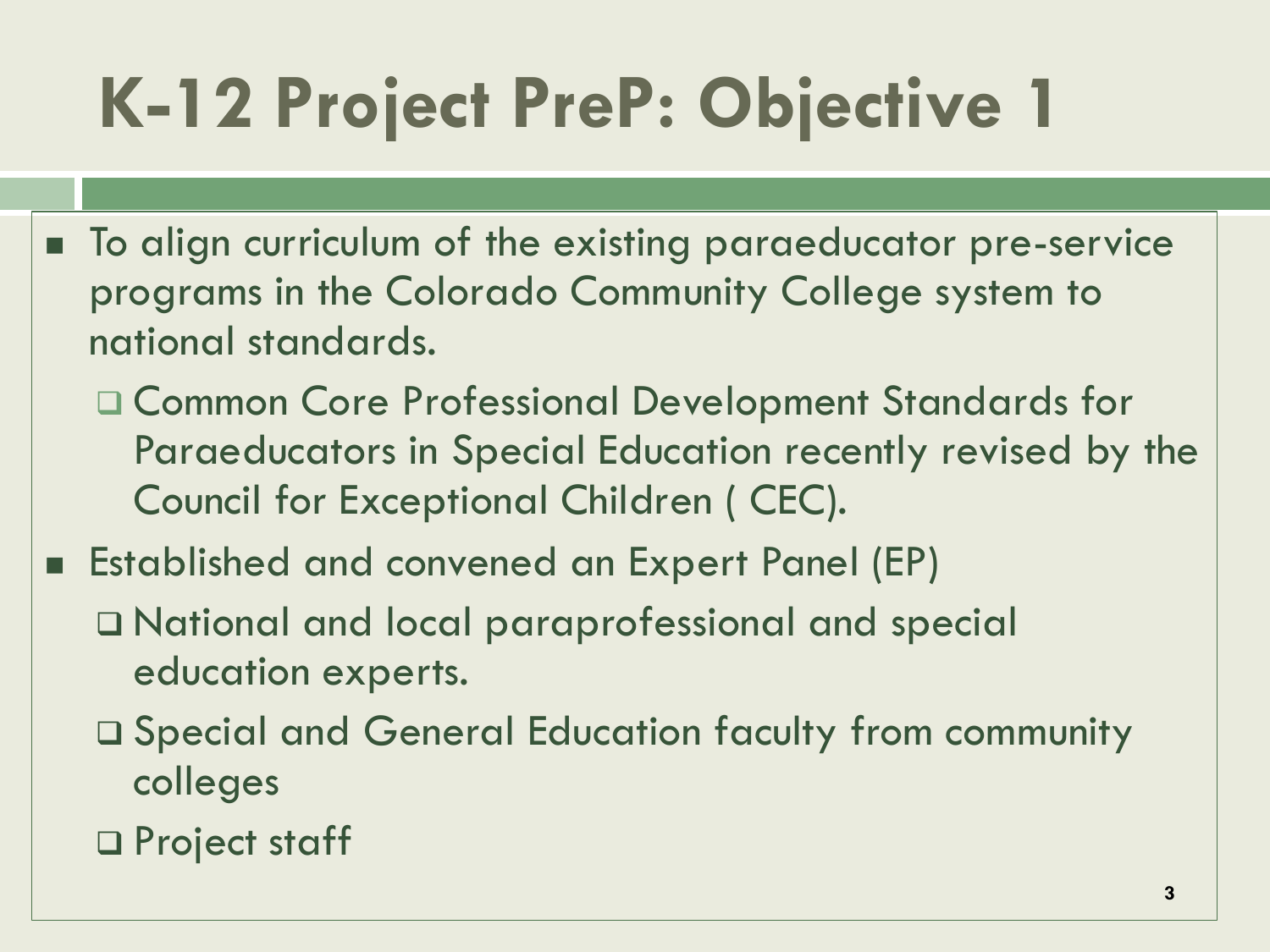#### CEC Comment Core Professional development standards for Special Education Paraeducators

#### Follow the same 10 basic categories as for CEC teacher standards

- 1. Foundations
- 2. Development and Characteristics of Learners
- 3. Individual Learning Differences
- 4. Instructional strategies
- 5. Language
- 6. Learning Environments / Social Interactions
- 7. Instructional Planning
- 8. Assessment
- 9. Professional and Ethical practice
- 10. Collaboration

#### Each standard consists of knowledge statements and skills statements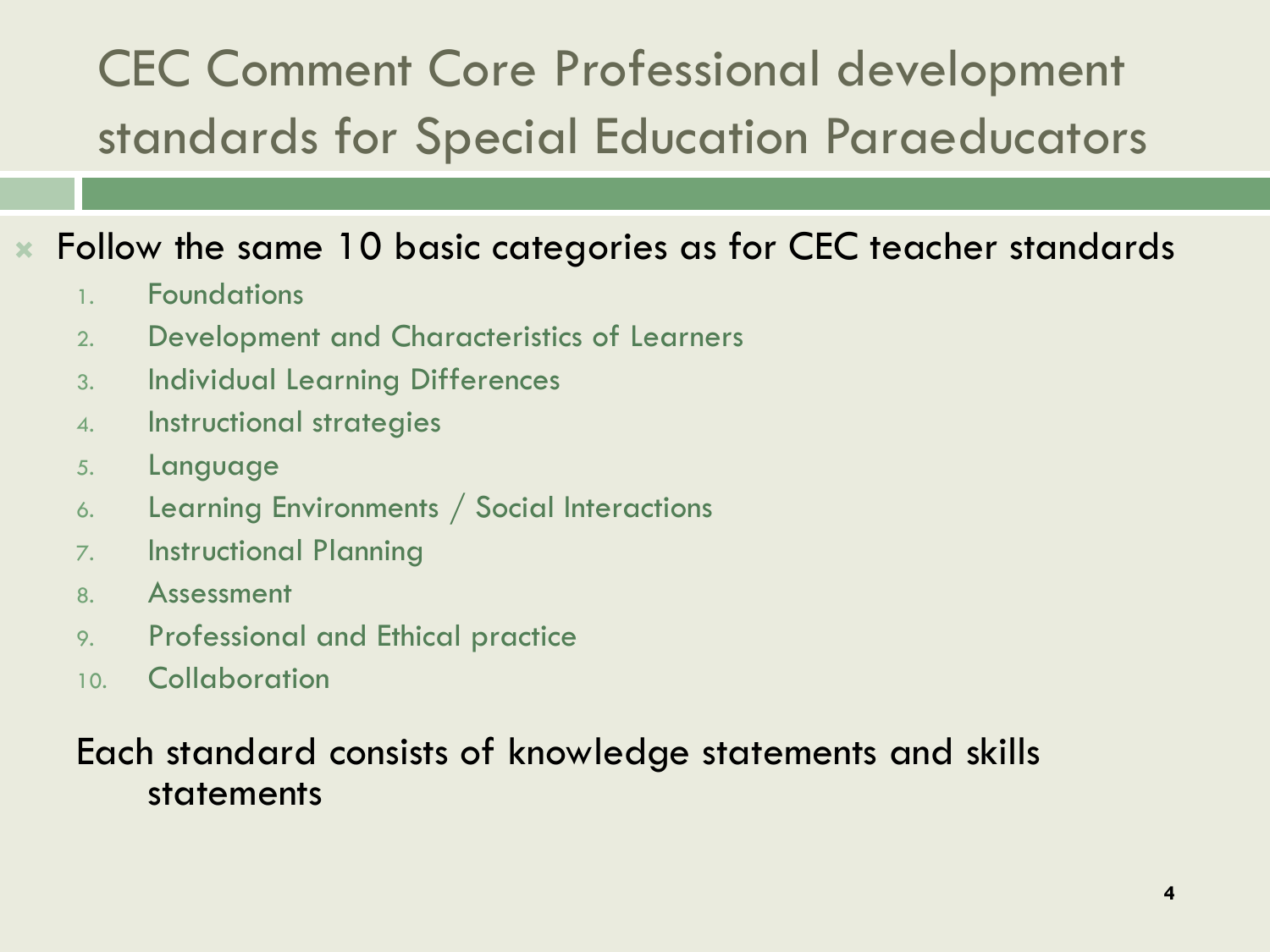### **Development of Syllabus Review Matrix**

- All syllabi were reviewed for content, coherency and comprehensiveness across each CEC knowledge and skill standard.
- □ Typical syllabi components (i.e. course objectives, syllabus, readings, assignments, quizzes, assessments) were reviewed.
- $\Box$  A rating code noted the level to which the knowledge and skill components under each standard were addressed across different components of the syllabus
	- **I = Basic** introduction of content in this course
	- **K =** Comprehensive **knowledge** based in this course
	- **A =** Demonstration of competency **assessed** in this course **NA**= Not Addressed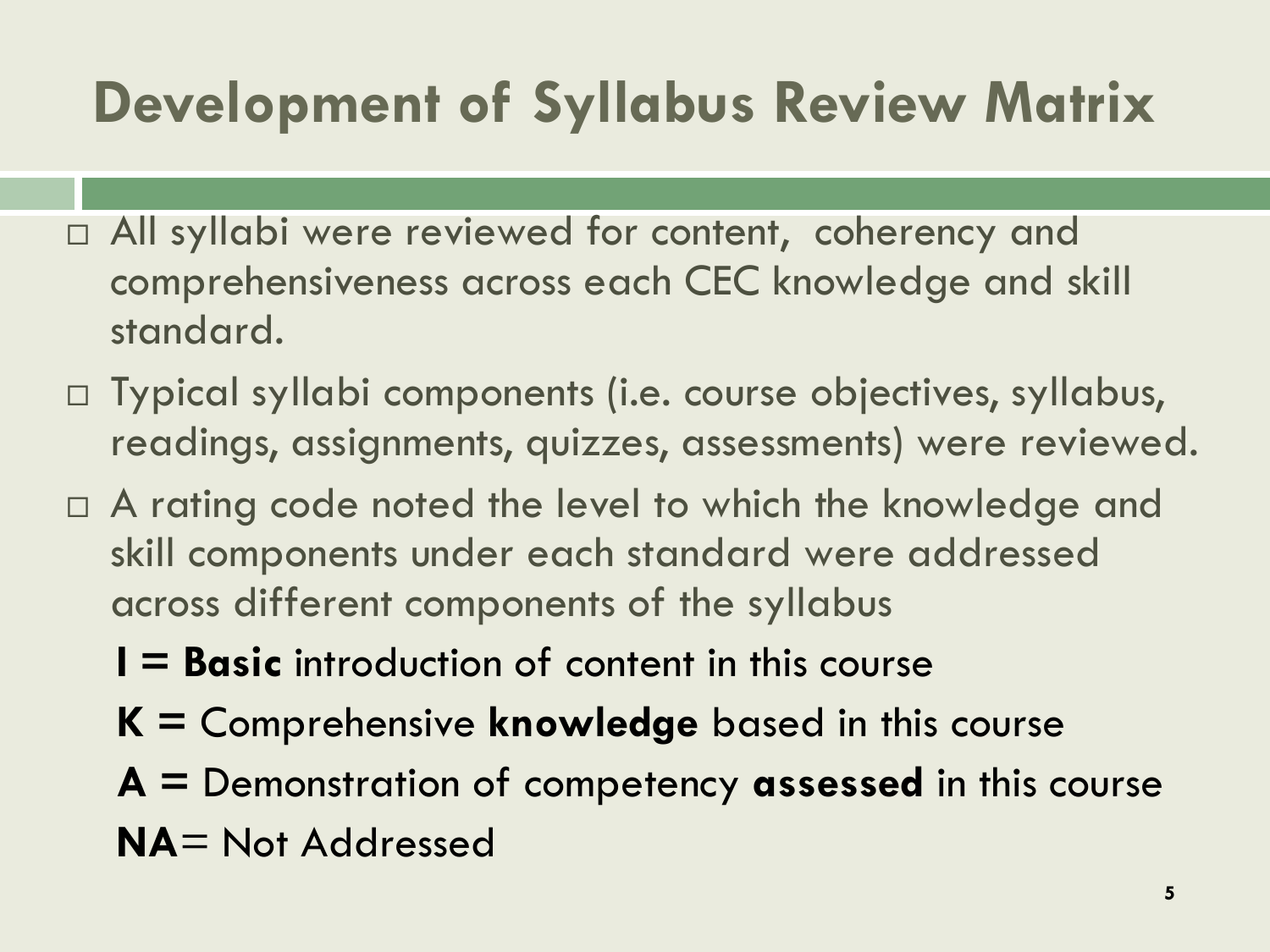| Standard 1:<br>Foundations    | Knowledge                                                                                                                      | <b>Course</b><br><b>Objective</b><br>(Yes or<br>No) | <b>Current</b><br><b>Syllabus</b><br>$(I - K - A)$ $ (I - K - A) $ | <b>Readings</b><br>(Student) | Assignments/<br>Activity/<br>Performance<br>(Student)<br>$(I - K - A)$ | Name of Artifacts Additional<br><b>Document</b><br>Evidence of<br>Standard | <b>Comments/</b><br>Additional<br>Information from<br>the instructor |
|-------------------------------|--------------------------------------------------------------------------------------------------------------------------------|-----------------------------------------------------|--------------------------------------------------------------------|------------------------------|------------------------------------------------------------------------|----------------------------------------------------------------------------|----------------------------------------------------------------------|
| P <sub>1K1</sub>              | Purposes of supports and services for<br>individuals with exceptionalities                                                     |                                                     |                                                                    |                              |                                                                        |                                                                            |                                                                      |
| P <sub>1</sub> K <sub>2</sub> | Rights and responsibilities of individuals with<br>exceptionalities, and other stakeholders related<br>to exceptionalities     |                                                     |                                                                    |                              |                                                                        |                                                                            |                                                                      |
| P1K3                          | Eligibility categories for special education and<br>supports and services typically associated with<br>each category           |                                                     |                                                                    |                              |                                                                        | Femplate: Standard                                                         |                                                                      |
| P1K4                          | Impact of culture on shaping schools and the<br>contributions of culturally diverse groups                                     |                                                     |                                                                    |                              |                                                                        |                                                                            |                                                                      |
| P <sub>1</sub> K <sub>5</sub> | Role of families in the educational process                                                                                    |                                                     |                                                                    |                              |                                                                        |                                                                            |                                                                      |
|                               | <b>Skills</b>                                                                                                                  |                                                     |                                                                    |                              |                                                                        |                                                                            |                                                                      |
| P <sub>1</sub> S <sub>1</sub> | Use basic educational terminology to complete<br>assigned tasks                                                                |                                                     |                                                                    |                              |                                                                        |                                                                            |                                                                      |
| $P$ 1S2                       | Implement concepts associated with disability<br>rights, normalization, and inclusive practices                                |                                                     |                                                                    |                              |                                                                        |                                                                            |                                                                      |
| $P$ 1S3                       | Demonstrate respect and appreciation for<br>differences in values, languages, and customs<br>among home, school, and community |                                                     |                                                                    |                              |                                                                        |                                                                            |                                                                      |
| $P$ <sup>1</sup> S4           | Access credible resources to extend and<br>expand understanding of exceptionalities                                            |                                                     |                                                                    |                              |                                                                        |                                                                            |                                                                      |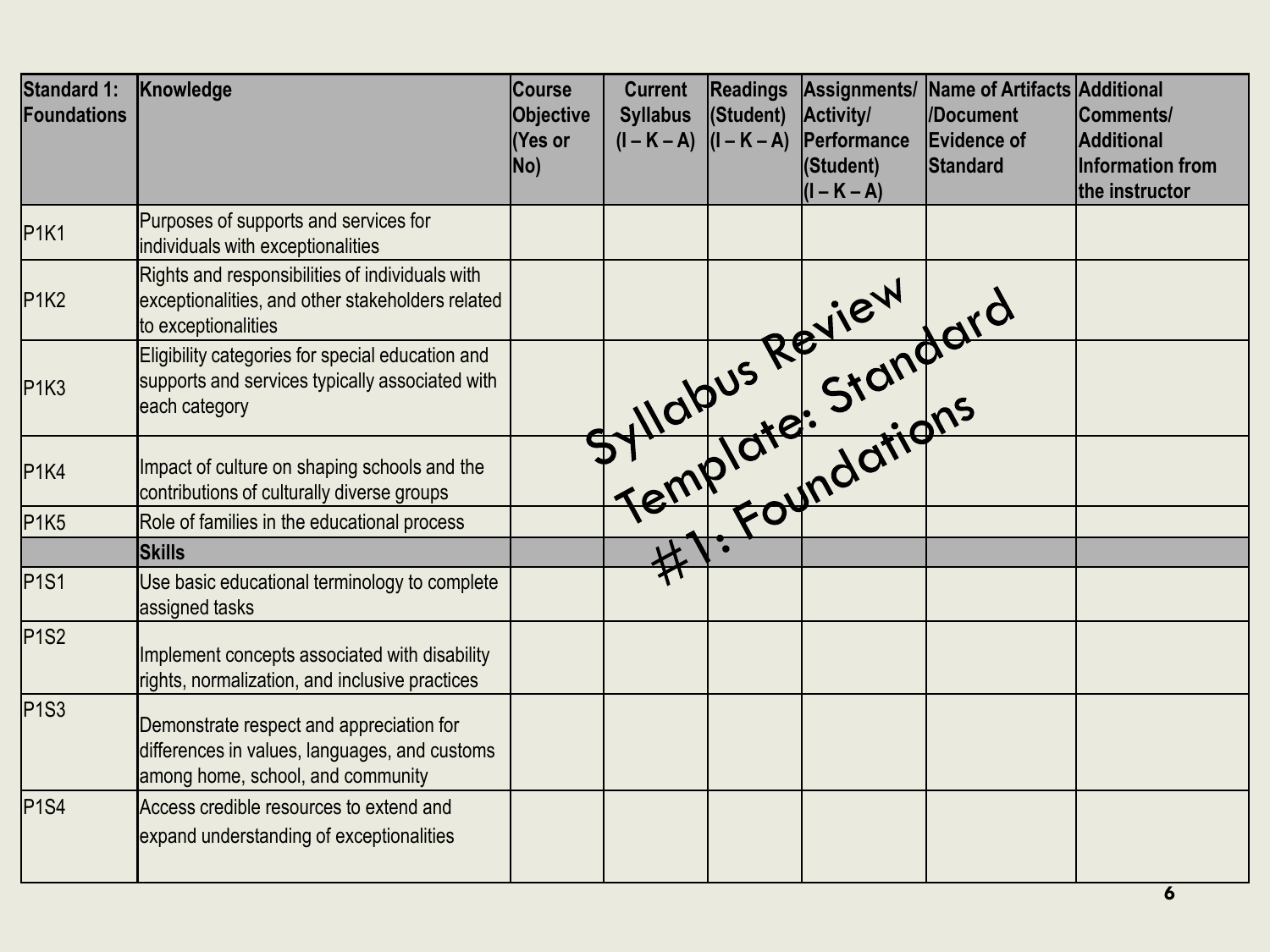### Other Criteria…….

The presence or absence of the following artifacts/ documents and the extent these addressed knowledge and or skills component of standards was reviewed:

#### o **Text**

- o **Assignments**
- o **Handouts**
- o **PowerPoint**
- o **Product Guide**
- o **Rubric**
- o **Lecture notes**
- o **Schedule**
- o **Quiz / Exams**
- o **Reflection Papers**
- o **Journals**
- o **Written Reports**
- o **Demonstrations (Role Play and Practice)**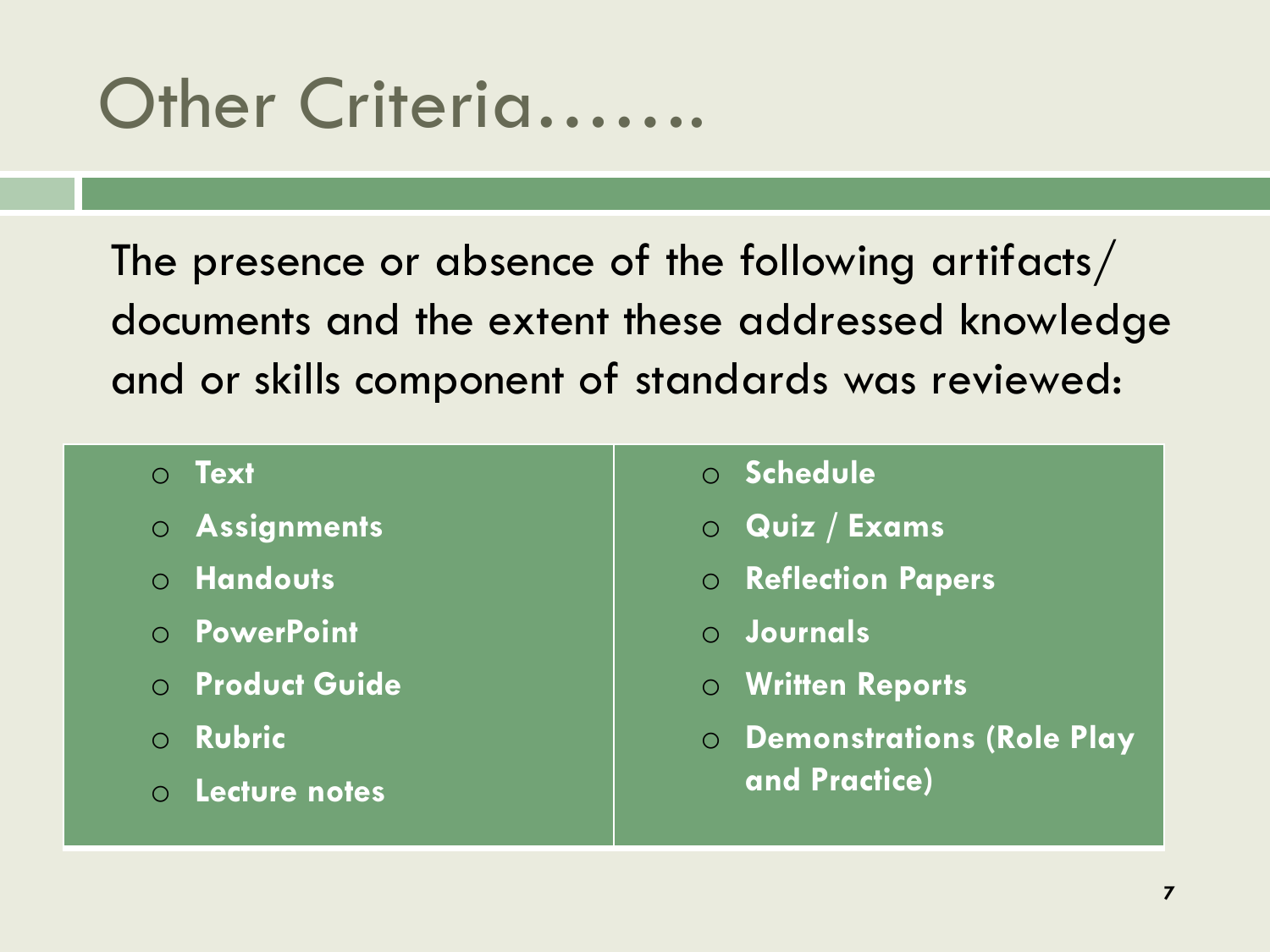# **Review Process**

- **Four expert panel members took lead in analyzing** six courses:
	- o Worked in pairs of two
	- o Each pair was assigned three courses
	- o Complete the matrix for each course collaboratively discussed points of clarification, negotiated and came to agreement.
- Community college faculty and key project staff provided supports for the review (e.g.. requests for additional materials, texts, conversations with individual instructors, compiling information in the matrix etc.)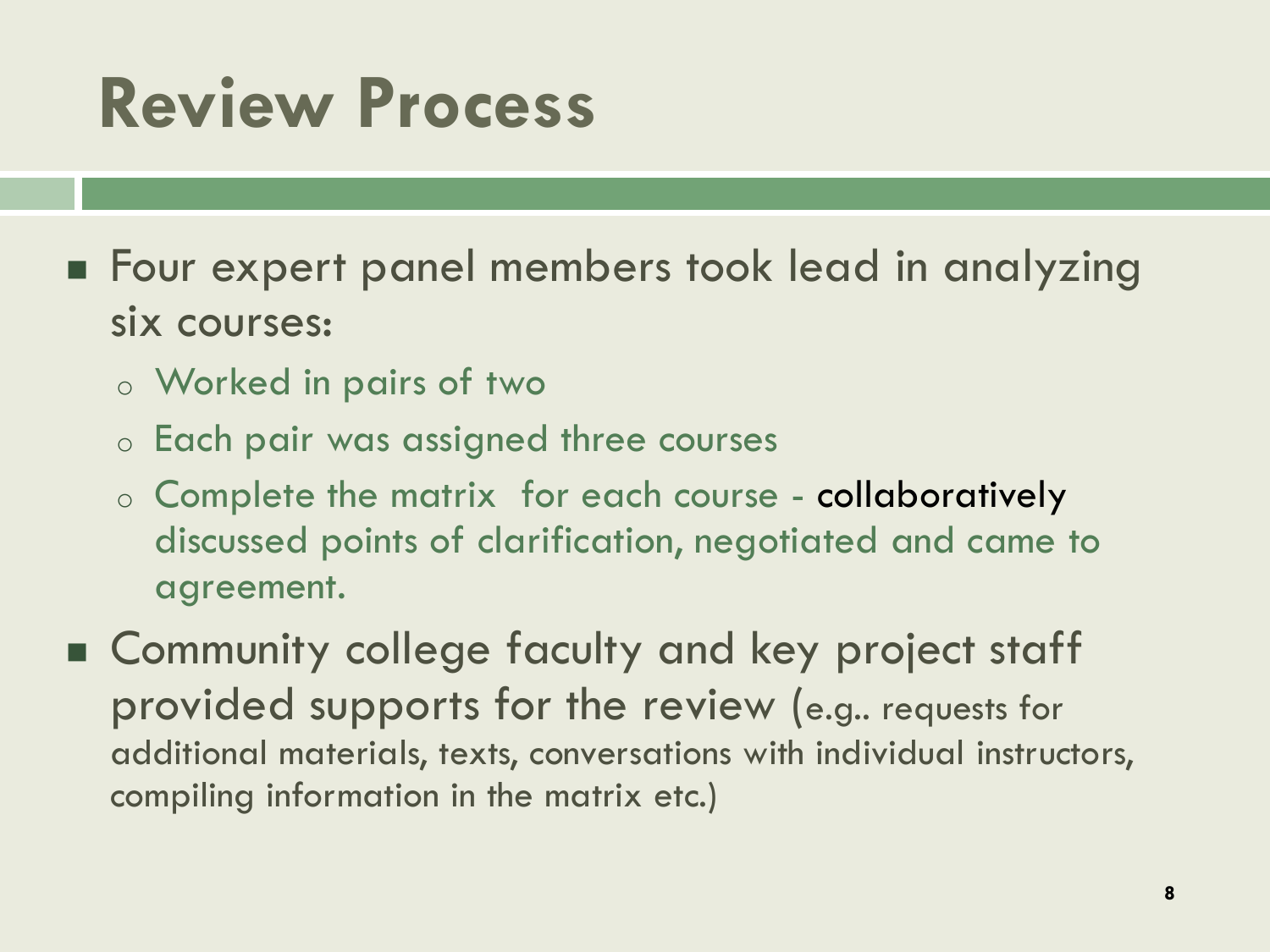## **Review Process……**

- **E** Combined Matrix with analysis for each course into one final matrix
- **In Identified gaps and overlaps between knowledge and** skills under 10 standards and the curriculum
- Recommended revisions/enhancement of existing courses and inclusion of additional coursework if necessary
- **Example 2 Currently, incorporating all recommendations and** ensuring that syllabi have the necessary components as well as all standards are addressed across the courses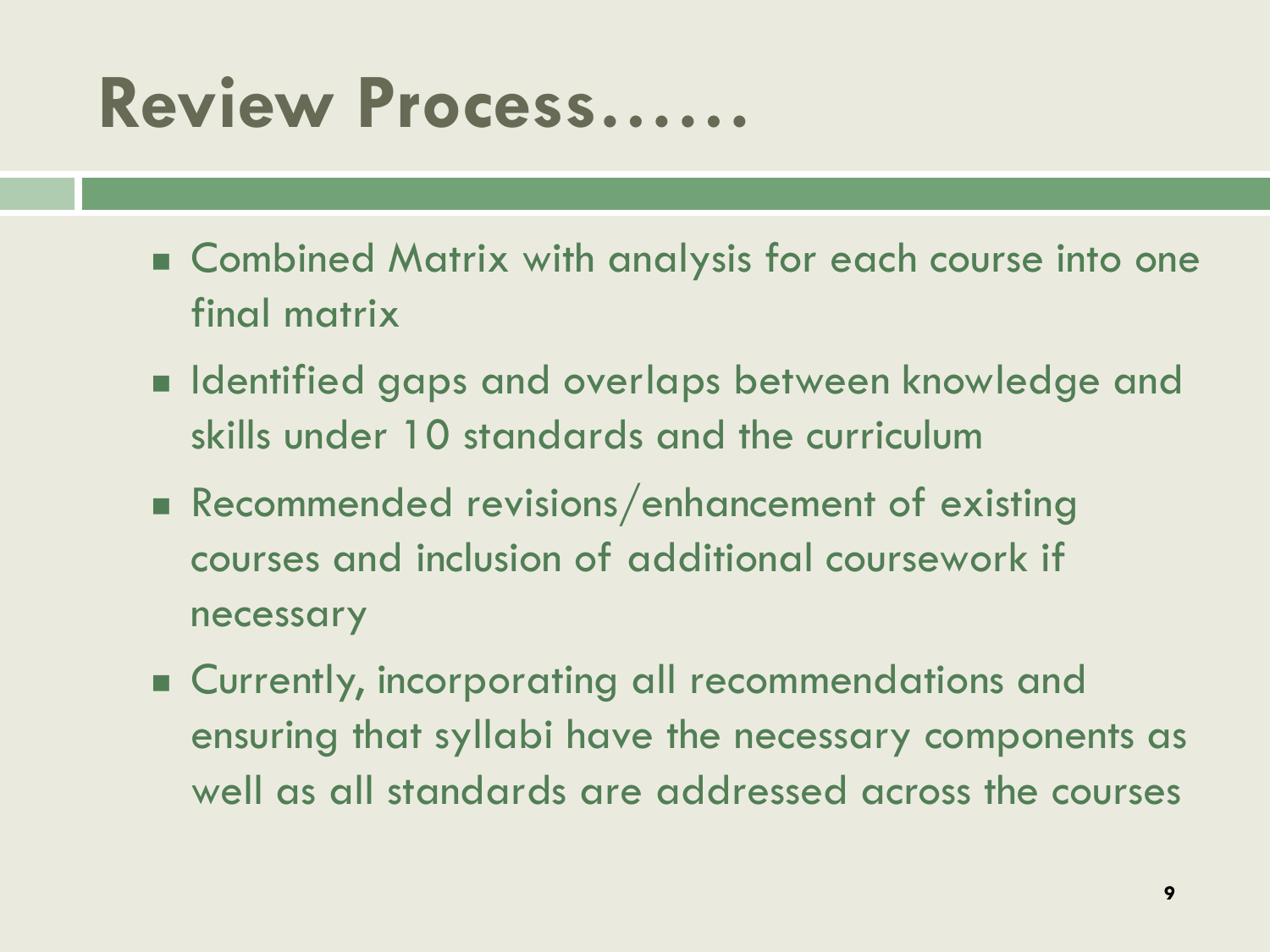## Issues Encountered and Overcome

- Syllabus analysis informed close scrutiny of wording in standards.
- **Feedback regarding wording was shared with CEC** standards committee members and resulted in revisions.
- Significant time spent clarifying the distinctions between "knowledge" and "skills" among the reviewers.
	- Agreement: "Skills" category included proficiencies that we needed to see exhibited/demonstrated.
- **The column of reading was challenging to rate as explicit** listing of all readings was often times not provided.
- Some syllabi lacked detail- more information obtained through conversation with the course instructors and examination of texts.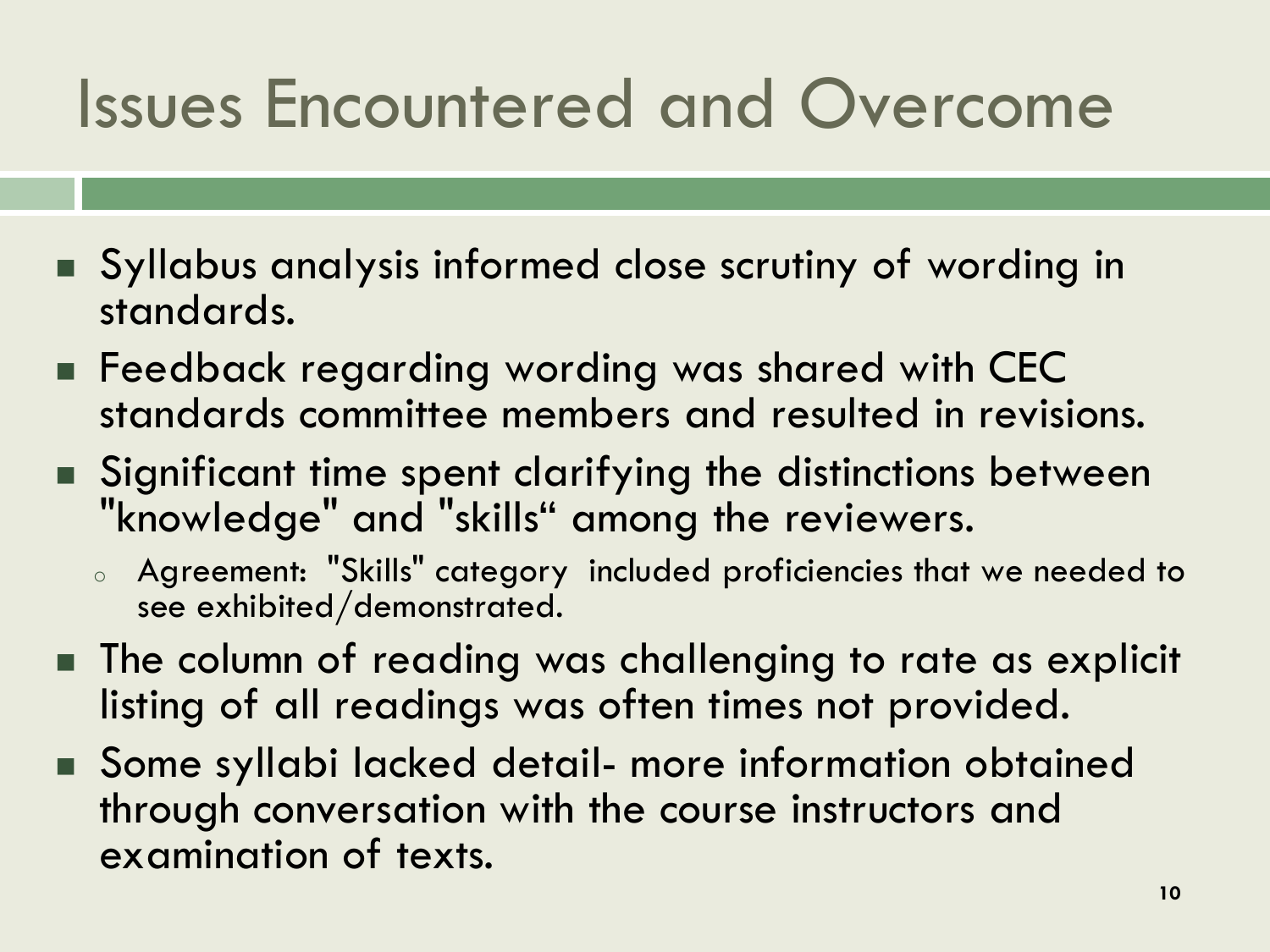### Next steps

- Creation of a consistent, cross institution syllabus template.
- **Lead faculty are currently revising** syllabi.
- Prioritized professional development needs are being informed through the syllabi revision process.